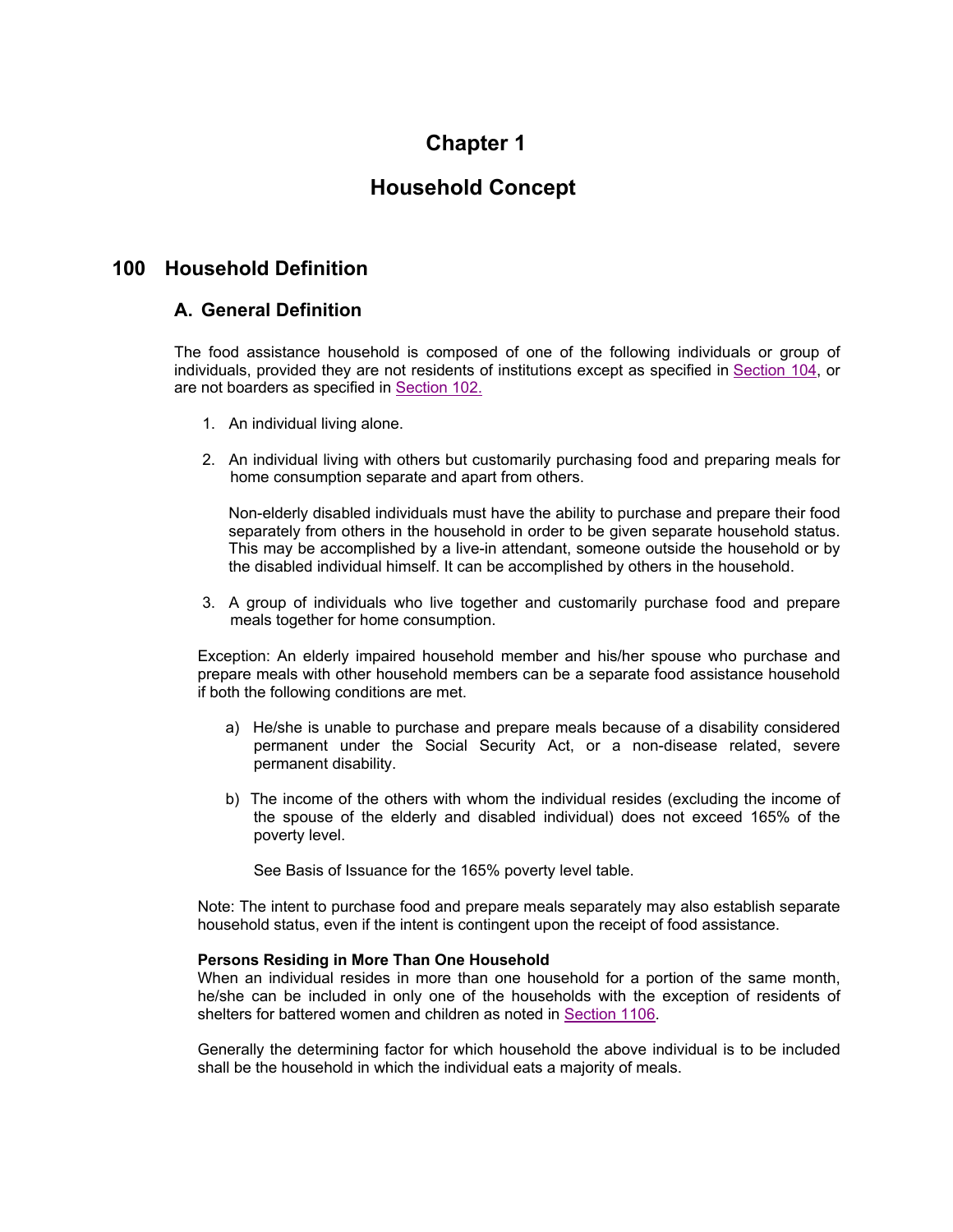#### **Members Temporarily Out of the Home**

Household members who are away from home for part of a month shall continue to be a part of the food unit in determining eligibility level. Such include but are not limited to:

- 1. Those members who due to the traveling nature of their job are out of town part of the month and do not establish a separate residence; e.g., an interstate truck driver who eats meals part of the month at home with his family cannot be a separate household from his family.
- 2. Those members who are temporarily hospitalized if it is anticipated that the hospitalization will be less than a month.
- 3. Those members who are incarcerated if it can be anticipated that the incarceration will be less than 30 days.

## **B. Special Definition**

The following individuals who live together shall be included in one food assistance household regardless of their method of purchasing food and preparing meals:

- 1. Spouses
- 2. Other than foster children, any child 17 years of age or younger under the parental control of any adult household member other than a parent.
- 3. Children (natural, adopted or step) 21 years of age or under living with their parents even if such children are themselves parents and/or married and living with their spouse.

#### NOTE:

- a) Step parent and step child relationships should be considered as continuing as long as they live together, even if the natural parent leaves, gets a divorce or dies.
- b) Adoption of a child negates parent/child relationship.
- c) Children who spend the summer months away from their parent's household cannot maintain their status as food assistance household members during their absence.

# **101 Non-Household Members**

The following persons who reside with a food assistance household must not be included as a member in the household:

- 1. Roomer
- 2. Live-in attendant
- 3. Others who do not customarily purchase food and prepare meals with the household. \*

**\*** Except for those individuals required to be included in the household as defined under the Special Definition (Section 100B).

4. Ineligible member.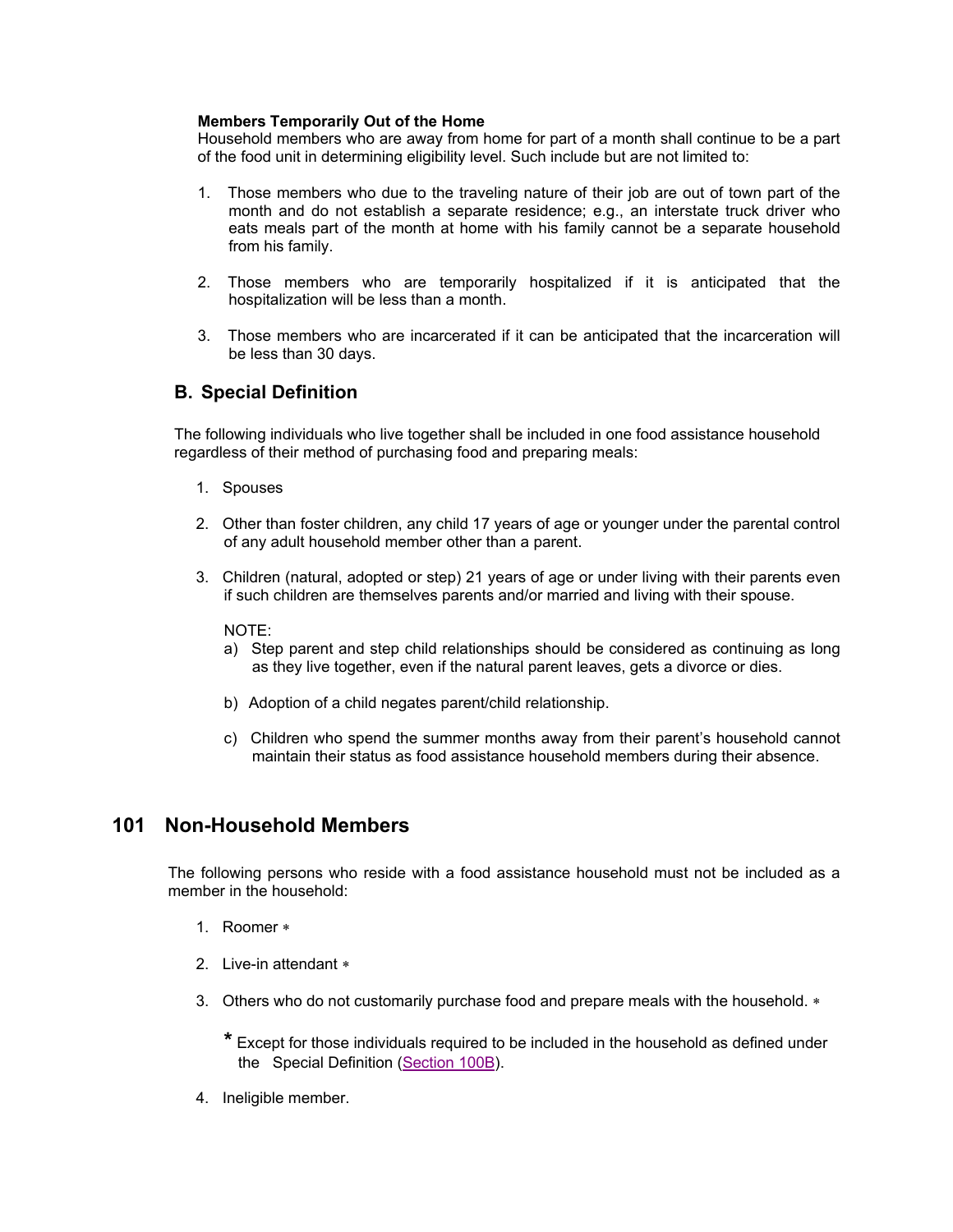- a) An individual who does not meet the eligible student criteria in Chapter 5.
- b) An individual who does not meet the citizenship or eligible alien status requirements in Section 400 or the eligible sponsored alien requirements in Section 1108.
- c) An individual who is fleeing to avoid prosecution or custody for a crime, or an attempt to commit a crime or in violation of a condition of his or her probation/parole. Before an individual can be defined as "fleeing", all four of the following criteria must be met and verified: 1. There has to be a felony warrant for an individual by a Federal, State, or local law enforcement agency, and the underlying cause for the warrant is for committing or attempting to commit a crime that is a felony under the law of the place from which the individual is the fleeing; 2. The individual has to be aware of, or should reasonably have been able to expect that a warrant has or would have been issued; 3. The individual has to have taken some action to avoid being arrested or jailed; and 4. The Federal, State, or local law enforcement agency must be actively seeking the individual. Law enforcement is actively seeking the individual when: (1) A Federal, State, or local law enforcement agency informs a State agency that it intends to enforce an outstanding felony warrant or to arrest an individual for probation or parole violation within 20 days of submitting a request for information about the individual to the State agency; (2) A Federal, State, or local law enforcement agency presents an outstanding felony arrest warrant arrest warrant that conforms to one of the National Crime Information Center Uniform Offense Classification Codes: Escape (4901), Flight to Avoid (prosecution, confinement, etc.) (4902), or Flight-Escape (4999); OR (3) A Federal, State, or local law enforcement agency states that it intends to enforce an outstanding felony warrant or to arrest an individual for probation or parole violation within 30 days of the date of a request from a State agency about a specific outstanding felony warrant or probation or parole violation.
- d) An individual found to have made a fraudulent statement or representation with respect to identity or residence in order to receive multiple benefits simultaneously.

Such findings may be through an ADH hearing decision, ADH waiver, disqualification consent agreement or conviction in a State or Federal court. Ineligibility is for 10 years from the time above determination is made.

- e) An Able Bodied Adult without Dependents (ABAWDS) who is ineligible because he/she does not meet the work requirements of POE Section 710 A.
- 5. Disqualified member
	- a) An individual who is disqualified for failure to provide a Social Security Number as noted in Section 602.
	- b) An individual who is disqualified for intentional program violation as noted in Claims Against Household Manual.
	- c) An individual who is disqualified for noncompliance with work requirements as noted in Section 704.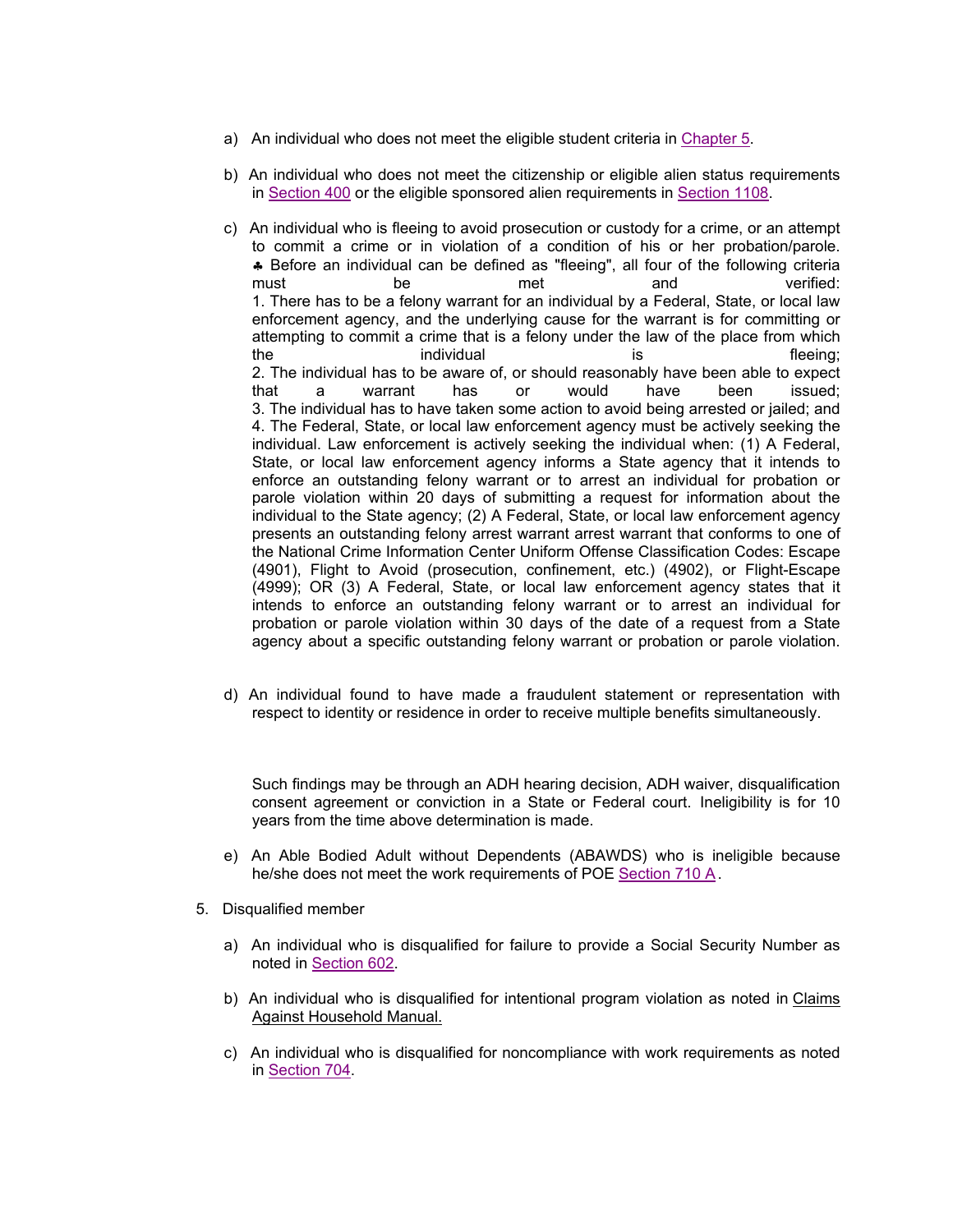d) An individual who is convicted of trafficking food assistance benefits of \$500 or more or using food assistance benefits to purchase firearms.

The disqualification for either of these convictions is permanent.

- e) An individual who is convicted of a misdemeanor or felony offense of trading food assistance for drugs (trafficking) in an amount less than \$500. The disqualification is two (2) years for the first conviction. The disqualification is permanent for the second conviction.
- f) An individual who is convicted under Federal or State law of a felony offense which has an element the possession, use or distribution of a controlled substance, provided

 the conduct (act) resulting in the conviction occurred after August 22, 1996. The disqualification is permanent.

 - Persons who have completed his or her sentence or is satifactorily serving a sentence period of probation including persons who satifactorily have

 completed mandatory participation in a drug treatment program; may be eligible for participation.

# **102 Boarders**

Boarders are individuals or groups of individuals residing with others and paying reasonable compensation to the others for lodging and meals.

This section does not apply to:

- 1. Residents of commercial boarding houses. (See the Glossary manual for the definition of commercial boarding house.) Residents of commercial boarding houses are ineligible to participate in the Food Assistance Program under any circumstances.
- 2. Individuals residing in exempt institutions, i.e., drug/alcohol treatment programs, group living arrangements, shelters for battered women and children and homeless shelters. These individuals are not considered boarders.

To determine if reasonable compensation is being paid for meals and lodging in making a determination of boarder status, only the amount paid for meals shall be used; provided that the amount paid for meals is distinguishable from the amount paid for lodging. A reasonable monthly payment shall be either of the following:

- $\div$  Boarders whose board arrangement is for more than two meals a day shall pay an amount which equals or exceeds the Thrifty Food Plan for the appropriate size of the boarder household.
- Boarders whose board arrangement is for two meals or less per day shall pay an amount which equals or exceeds two-thirds of the Thrifty Food Plan for the appropriate size of the boarder household.

Individuals determined to be boarders are ineligible to participate in the Food Assistance Program independently of the household providing the board. Boarders may participate as members of the household providing the boarder services at such household's request. In no event can boarder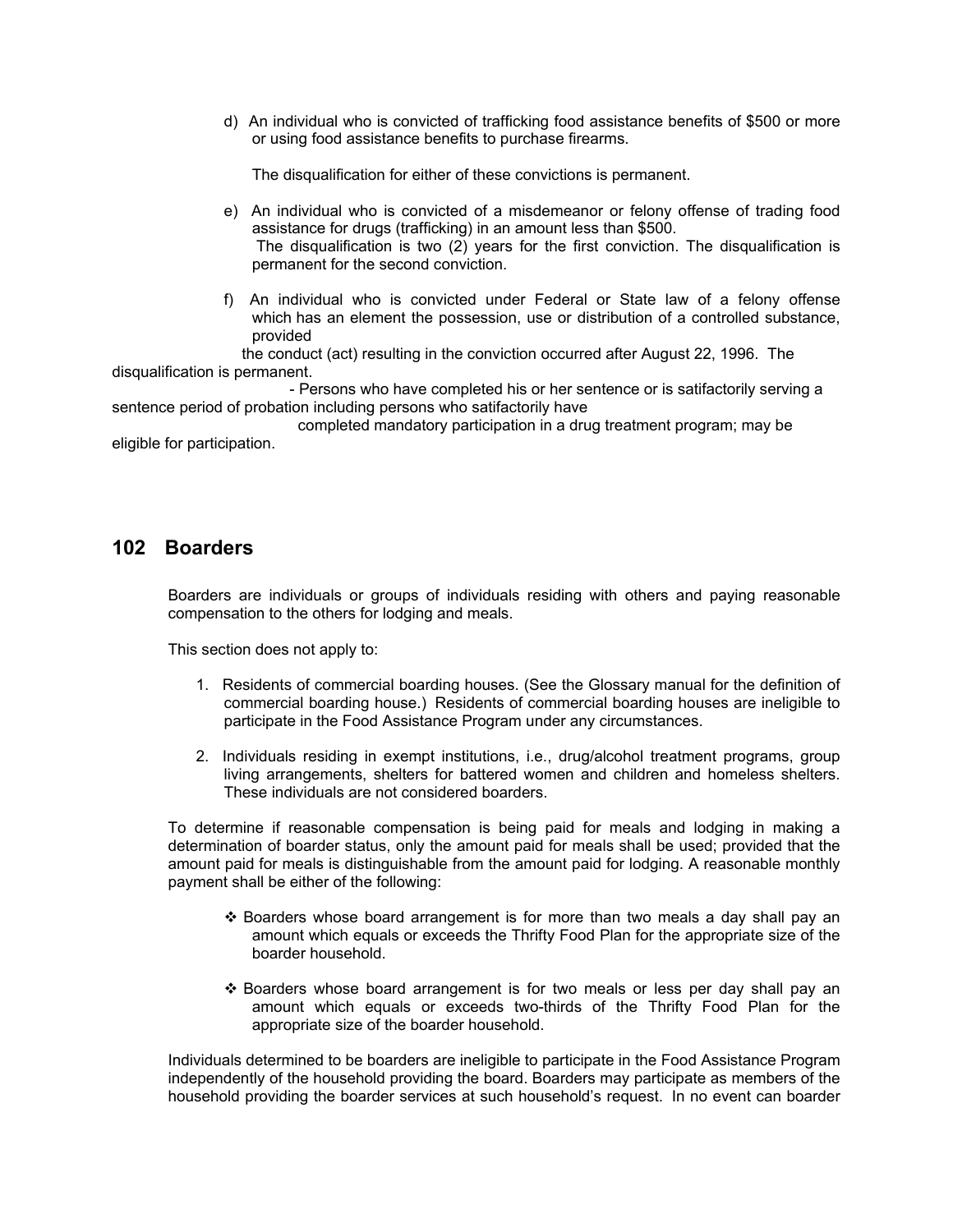status be granted to those individuals required to be in the same food assistance household as described in Section 100 B, Special Definition. The exception is that foster children or adults placed in a home by a Federal, State or local governmental foster care program are considered boarders. This is true even though foster children are under parental control. If the host household requests that foster children or adults be considered household members, they shall be included in the household budget. In this instance the entire foster care payment(s), including both the service payment and the maintenance payment, would then count as unearned income to the household.

None of the income or resources of individuals determined to be boarders and who are not members of the household providing the boarder services shall be considered available to the household. However the amount of the payment that a boarder gives to a household shall be treated as self-employment income to the household. The procedures for handling selfemployment income from boarders are set forth in Section 1101.

Individuals furnished both meals and lodging by a household but paying compensation of less than a reasonable amount to the household for such services shall be considered a member of the household providing the services.

# **103 Head of Household for Filing a Food Assistance Application**

The head of the household for the purposes of applying for food assistance and assignment of case name may be designated by the applicant, or the certification worker may assist in this determination. There are no requirements for an individual household member to meet in order to be the head of the household other than that he/she is a responsible household member. If the only responsible person living with the household is an ineligible member or a disqualified member, this individual shall be designated as head of the household.

A responsible household member is any member capable of representing the household by providing the county department with not only sufficient but accurate information concerning household circumstances.

- 1. The county department has the final authority in the determination of whether or not an individual is a responsible household member.
- 2. There are no restrictions to the effect that the responsible household member be an adult. Therefore a minor can sign the food assistance application and represent the household in the certification process.

# **104 Residents of Institutions**

Residents of institutions are not eligible for participation in the food assistance program. Individuals are considered residents of an institution when the institution provides them with the majority of their meals (over 50% of three meals daily) as part of the institution's normal services and the institution has not been authorized to accept food assistance benefits. This includes individuals age 10 or older, who are incarcerated in federal, state, county or city facilities for more than 30 consecutive days.

The following exceptions apply: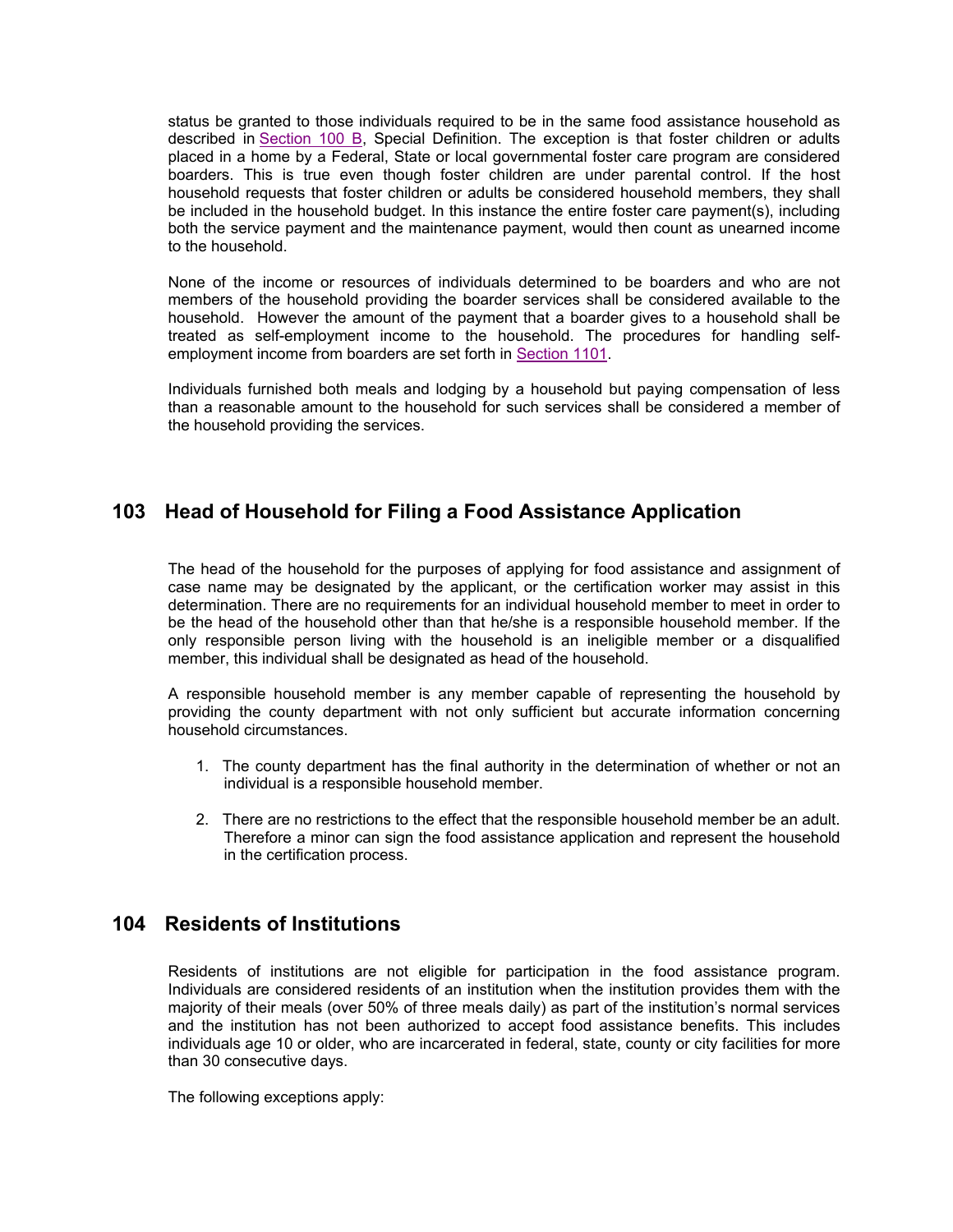- 1. Residents of federally subsidized housing for the elderly, built under either Section 202 of the Housing Act of 1959 or Section 236 of the National Housing Act.
- 2. Narcotic addicts or alcoholics who for the purpose of regular participation in a drug or alcohol treatment and rehabilitation program reside at a facility or treatment center as discussed in Section 1104.

Residents of detoxification centers which only accept patients for three or four days at a time are not eligible to participate in the Food Assistance Program while residing at such centers. This policy does not apply to residents of those centers which offer detoxification as an initial phase to a longer term treatment and rehabilitation program, unless such residents are only accepted for the detoxification phase which lasts only three or four days.

- 3. Disabled individuals who are residents of group living arrangements as noted in Section 1105.
- 4. Inividuals or Individuals with their children temporarily residing in a shelter for battered persons as discussed in Section 1106. Such persons temporarily residing in shelters for battered individuals and children shall be considered individual household units for the purposes of applying for and participating in the program.
- 5. Residents of public or private non-profit shelters for homeless persons.
- 6. Residents of any institution which provides more than 50% of daily needs if all of the following conditions are met:
	- a) The resident is unable to eat the meals provided.
	- b) There is a verified need for a special diet.
	- c) The institution is unable or unwilling to provide the diet.
- 7. Residents of public institutions who apply for SSI prior to their release from an institution under the Social Security Administration's Pre-release Program for the Institutionalized shall be permitted to apply for food assistance at the same time they apply for SSI.

# **105 Authorized Representatives**

#### **A. Household Authorized Representative**

The head of the household, spouse or any other responsible member of the household may designate an authorized representative to act on behalf of the household in the following capacities:

1. Application processing and reporting.

If an applicant or prospective applicant household indicates they may have difficulty completing the application process, the worker must inform the household that a nonhousehold member may be designated as an authorized representative for application processing purposes. The authorized representative may complete work registration forms for household members required to register for work. The authorized representative may also carry out the household's responsibility during the certification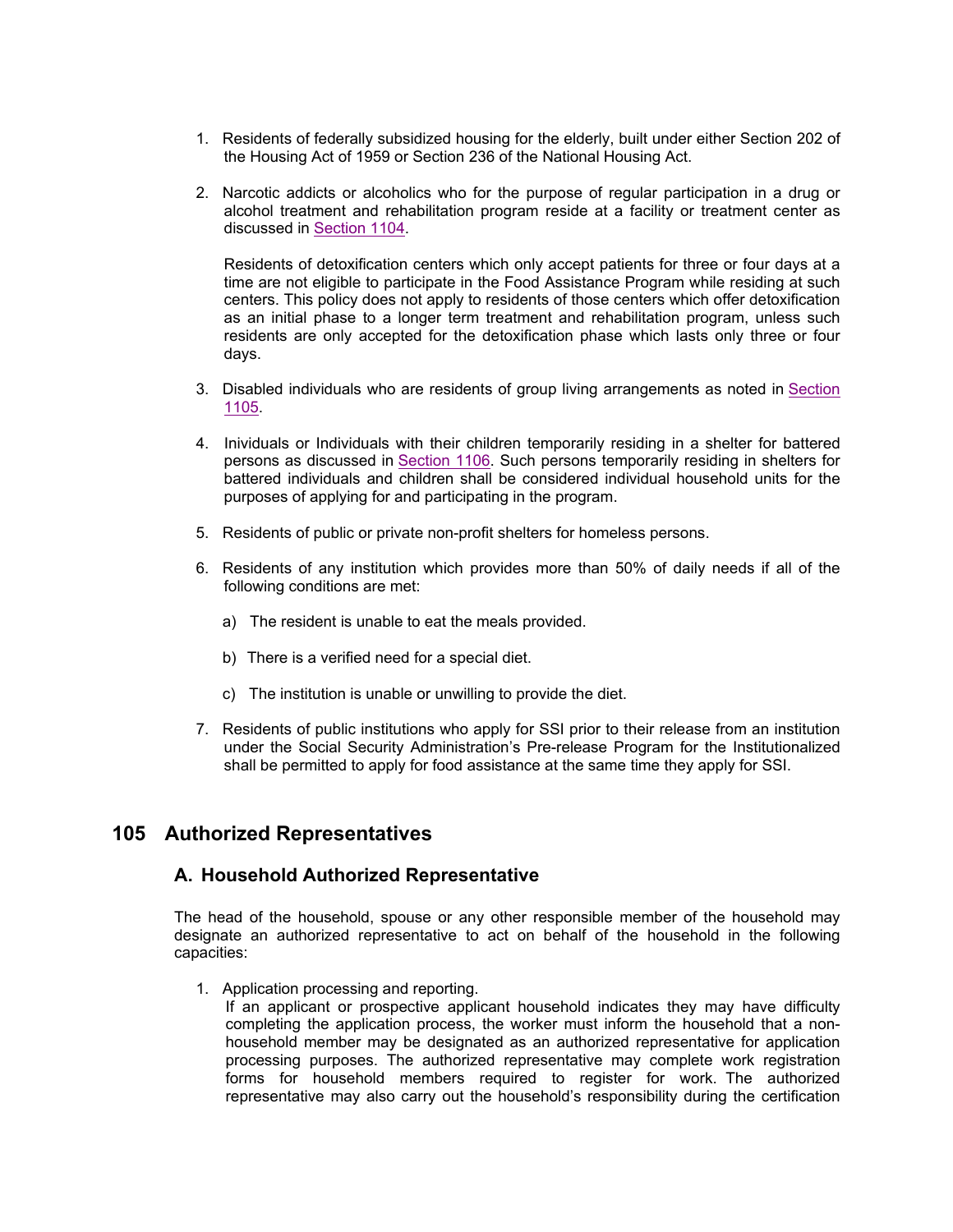period such as reporting changes according to the household's reporting requirements found in either Chapter 12 or Chapter 17 of POE.

The household must be informed that the household will be held liable for any over issuance that results in erroneous information given by the authorized representative.

This provision does not apply to situations in which a drug and alcohol treatment center or other group living arrangement acts as an authorized representative for its residents.

A non-household member may be designated as an authorized representative for the application process provided that person is:

- a) An adult who is sufficiently aware of relevant household circumstances.
- b) Designated as authorized representatives in writing by the head of the household, spouse or another responsible household member using the Authorized Form for Household. Representative, PSD-BFA-863 or the Food Assistance Application – Short Form, DHR-FSD-1971.
- c) Further restrictions on who can be appointed an authorized representative can be found in Section 105 C.
- 2. Using food assistance benefits

A household may designate one authorized representative to use its benefits to purchase food for the household. The authorized representative designated to use food assistance benefits for the household will be issued an EBT card for this use. Refer to Chapter 8 EBT Manual for specific information about authorized representatives and EBT.

# **B. Drug Addict/Alcoholic Treatment Centers and Group Homes as Authorized Representatives**

- 1. Narcotic addicts or alcoholics who regularly participate in a drug or alcoholic treatment program, as defined Section 1104, shall apply and be certified for program participation through the use of an authorized representative who shall be an employee and designated by the publicly-operated community mental health center of the private nonprofit organization or institution that is administering the treatment and rehabilitation program.
	- a) The center shall receive and spend the coupon allotment for food prepared by and/pr served to the addict or alcoholic.
	- b) The center shall be responsible for complying with the requirements set forth in Section 1104.
- 2. Residents of group living arrangements, as defined in Section 1105, shall either apply and be certified through the use of an authorized representative employed and designated by the group living arrangement or apply and be certified on their own behalf or through an authorized representative of their own choice.
	- a) The group living arrangement shall determine if any resident may apply for food assistance on his/her own behalf, the determination should be based on the resident's physical and mental ability to handle his/her own affairs. The group living arrangement is encouraged to consult with any other agencies of the State providing other services to individual residents prior to a determination.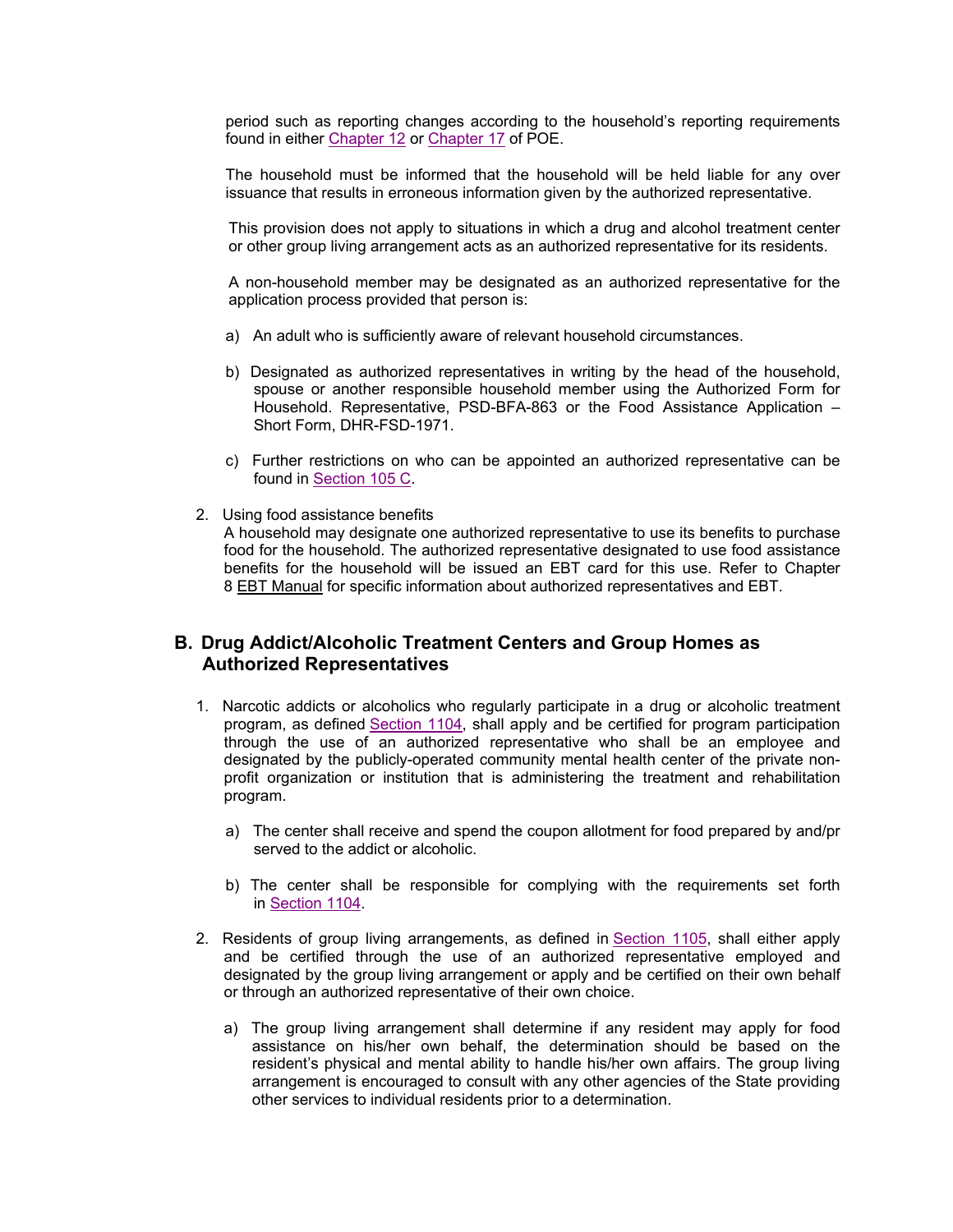- b) All of the residents of the group living arrangement do not have to be certified either through an authorized representative or individually in order for one or the other method to be used.
- c) Applications shall be accepted for any individual applying as a one person household or for any grouping of residents applying as a household as defined in Section 100(A), unless the individual(s) must apply through the facility as authorized representatives.

If the residents are certified on their behalf, the coupon allotment may either be:

- $\div$  Returned to the facility to be used to purchase food for meals served either communally or individually to be eligible residents.
- $\div$  Used by eligible residents to purchase and prepare food for their own consumption and/or
- Used to purchase meals prepared and served by the group living arrangement.
- d) If the resident applies through the facility as the authorized representative, the group living arrangement may either receive and spend the coupon allotment for food prepared by and/or served to the eligible resident or allow the eligible resident to use all or any portion of the allotment on his/her behalf.
- e) The group living arrangement is responsible for complying with the requirements set forth in Section 1105.

The group living arrangement has its status as an authorized representative suspended by FNS (as discussed in Section 1105), residents applying on their own behalf shall still be able to participate if otherwise eligible unless the group living arrangement continues to provide meals, as the residents would then be a resident of an institution.

# **C. Restrictions on Authorized Representatives**

The following restrictions apply to authorized representatives:

- 1. Department of Human Resources employees and retailers authorized to accept food assistance may not act as authorized representatives unless:
	- a) Specific written approval of the County Director is given, and
	- b) The county director determines that no one else is available to serve as an authorized representative.
- 2. Individuals disqualified for an Intentional Program Violation (IPV), may not Act as authorized representative during the period of disqualification, unless the county department has determined that no one else is available to serve as authorized representative. The county department shall separately determine whether these individuals are needed to:
	- a) Apply on behalf of the household.
	- b) Use the benefits for food for the household.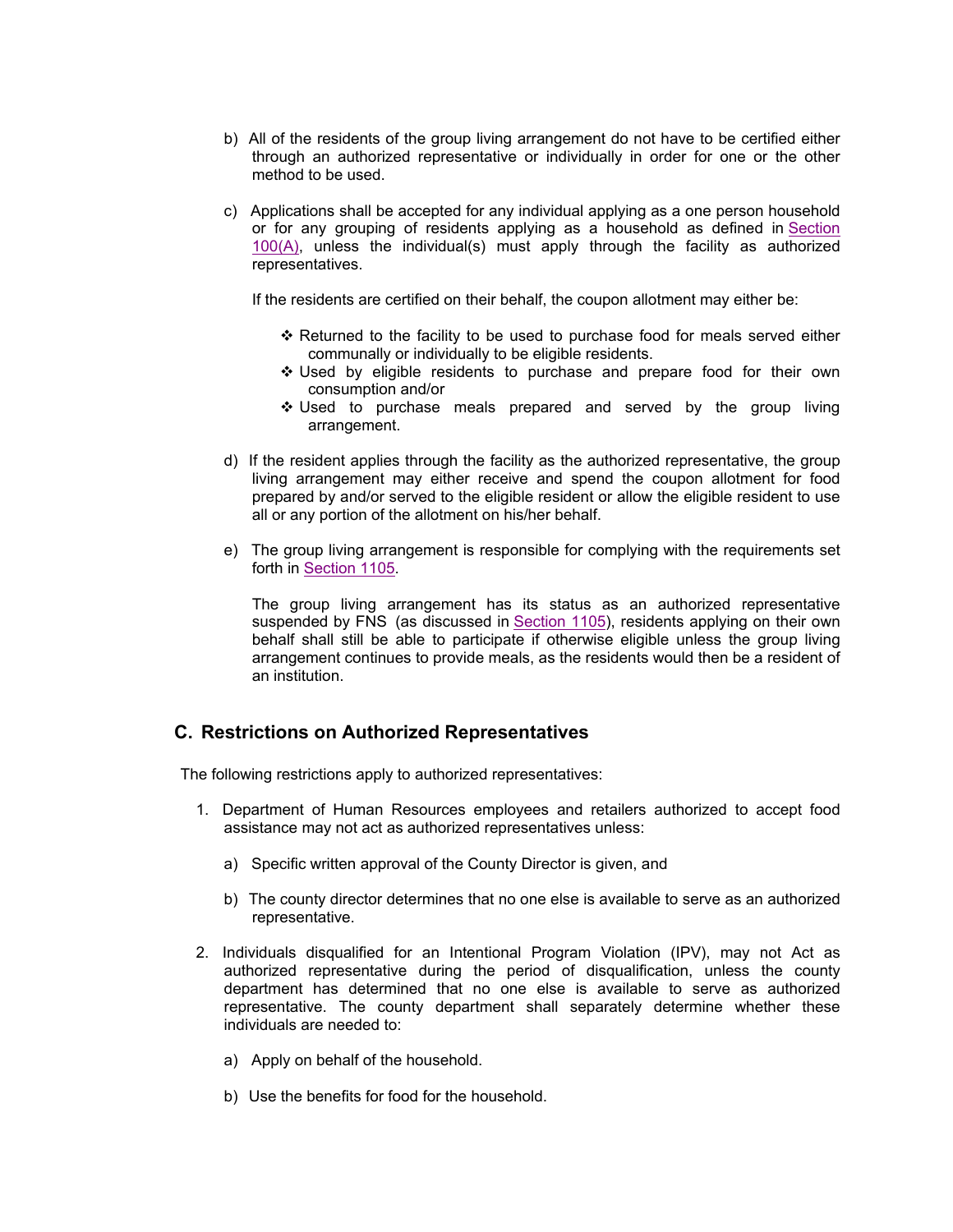- 3. In the event employers, such as those that employ migrant or seasonal farm workers, are designated as authorized representatives or that a single authorized representative has access to a large amount of benefits, the State agency should exercise caution to assure that:
	- a) The household has freely requested the assistance of the authorized representative.
	- b) The household's circumstances are correctly represented; the household is receiving the correct amount of benefits, and
	- c) The authorized representative is properly using the benefits.
- 4. A county department which has obtained evidence that an authorized representative has misrepresented a household's circumstances and has knowingly provided false information pertaining to the household, or has made improper use of benefits, may disqualify that authorized representative from participating as an authorized representative in the Food Assistance Program for up to one year. The county department shall send written notification to the affected household(s) and the authorized representative 30 days prior to the date of disqualification. The notification shall contain:
	- a) The proposed action.
	- b) The reason for the proposed action.
	- c) The household's right to request a fair hearing.
	- d) The telephone number of the office, and
	- e) The name of a person to contact for additional information.

The above provision is not applicable in the case of drug addict and alcoholic treatment centers and those group homes which act as authorized representatives for their residents.

5. Homeless meal providers, as defined in Section 1107, may not act as authorized representatives for homeless food assistance recipients.

In order to prevent abuse of the program, the county department may set a limit on the number of households an authorized representative may serve.

## **106 Strikers**

## **A. Eligibility**

Households with striking members shall be ineligible to participate in the Food Assistance Program unless the household was eligible for benefits the day prior to the strike and is otherwise eligible at the time of application. However, such a household shall not receive an increased allotment as the result of a decrease in the income of the striking member(s) of the household.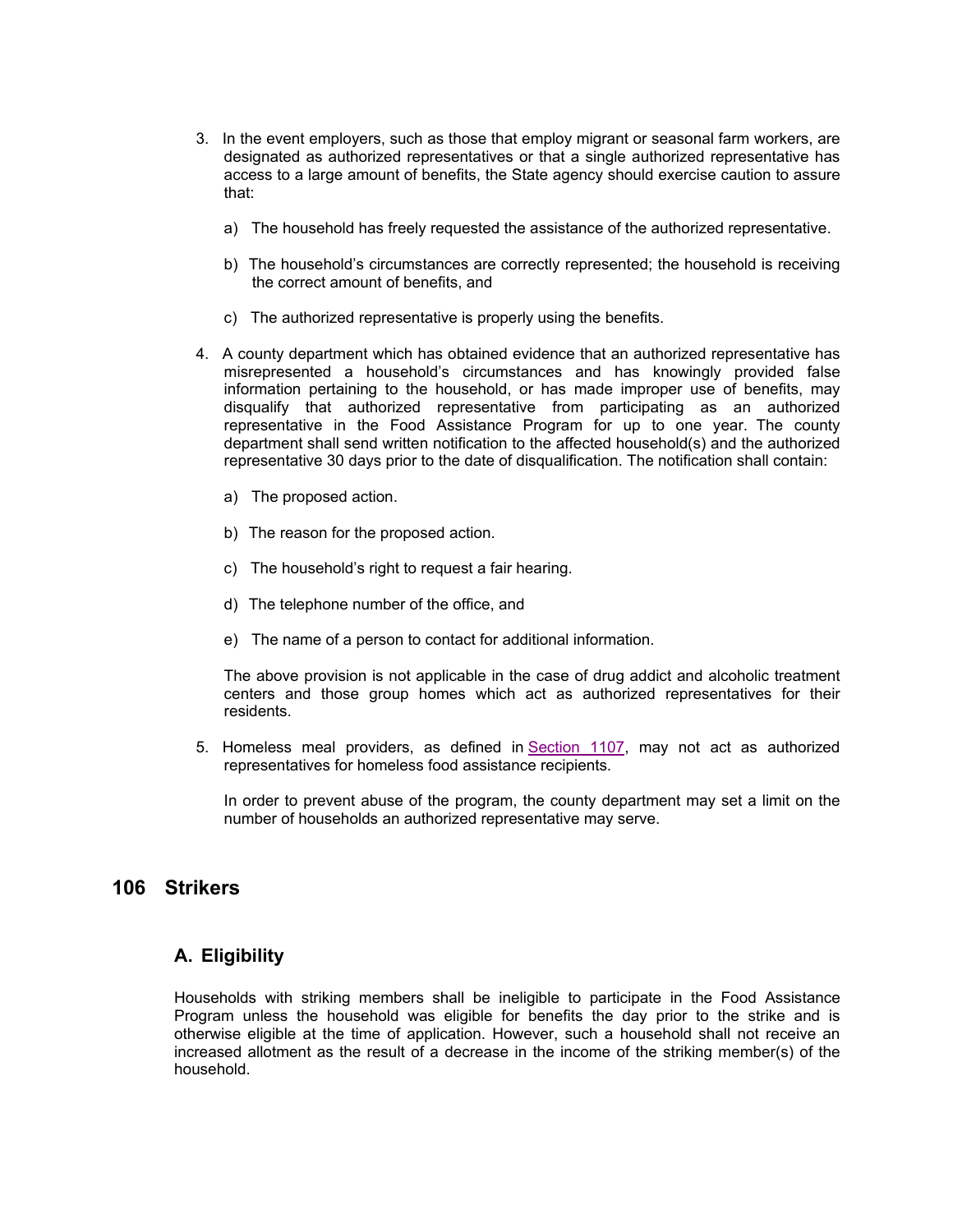# **B. Lockouts**

If the union and the company disagree as to whether the work stoppage is a strike or lockout, the county department must ask the State Desk, FSD, who will obtain a determination from the Food and Nutrition Service.

The sole fact that a struck company has applied for bankruptcy under Chapter 11 does not mean that the striker provisions no longer apply.

## **C. Definition of a Striker**

For food assistance purposes, a striker shall be anyone involved in a strike or concerted stoppage of work by employees (including a stoppage by reason of the expiration of a collectivebargaining agreement) and any concerted slowdown or other concerted interruption of operations by employees.

- 1. Striker provisions apply to employees who participate in sympathy and support strikes.
- 2. All nonworking members of the bargaining unit which is on strike are strikers even if they are not members of the union and regardless of whether they are afraid to cross a picket line.
- 3. If a person gets another job while on strike but he/she does not resign from the struck company then the striker provisions continue to apply.
- 4. If the union calls off the strike and tells the strikers to go back to work and they do not, the strike provisions apply until they return to work or are fired or quit.
- 5. Striker provisions do not apply to self-employed persons such as independent longdistance truckers.

The following individuals shall not be deemed to be strikers although they meet the above definition:

Any employee affected by a lockout.

Any individual who goes on strike but who is exempt from work registration, as noted in Section 701, the day prior to the strike, other than those exempt solely on the grounds that they are employed.

## **D. Examples of Non-strikers**

- 1. An employee whose workplace is closed by an employer in order to resist demands of employees.
- 2. An employee unable to work as a result of striking employees (e.g., truck drivers who are not working because striking newspaper pressmen prevent newspapers from being printed).
	- a) An employee who is not a member of the bargaining unit and who is not participating in a sympathy or support strike but claim he/she is afraid to cross the picket line.